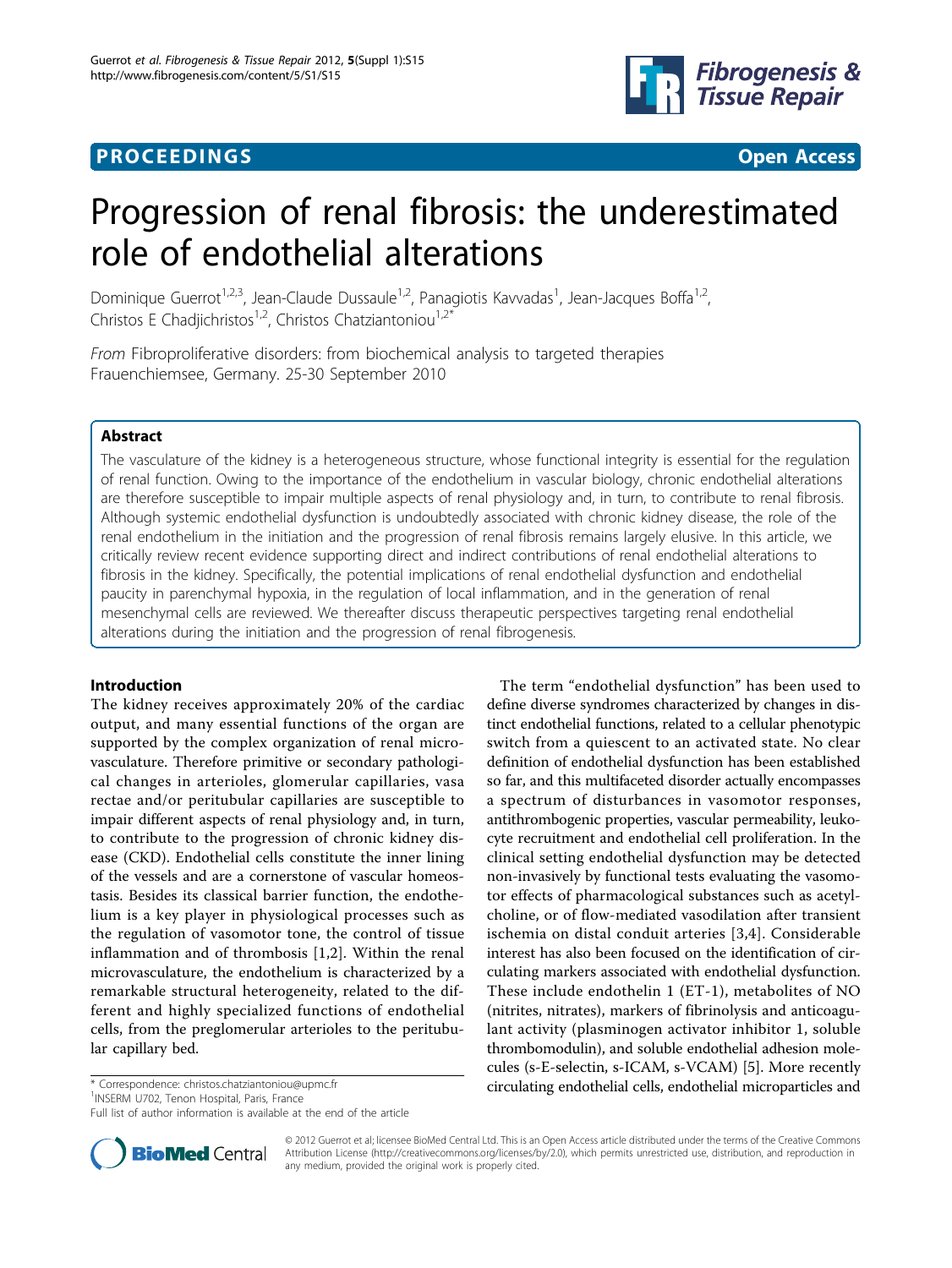endothelial progenitor cells have been proposed as alternative markers of endothelial cell dysfunction [[6\]](#page-4-0).

Cardiovascular outcomes are the major cause of death in end-stage renal disease patients [\[7](#page-4-0)]. During the past decade endothelial dysfunction has emerged as an important intermediate factor in CKD. Indeed, with the decreasing glomerular filtration rate, the vasculature is progressively exposed to a burden of pathogenetic conditions responsible for severe functional changes in the endothelium, such as reactive oxygen species (ROS), assymetrical dymethylarginine (ADMA), homocysteine or glycosylated end products [[8-11\]](#page-4-0). We and others have identified ADMA, an endogenous inhibitor of NO synthase (NOS) elevated in CKD patients, as a mediator of endothelial dysfunction, oxidative stress and fibrogenesis [\[12,13](#page-4-0)]. Oxidative stress plays an important role in cellular responses to injury, and is a central process in the pathophysiology of endothelial dysfunction. In endothelial cells, ROS can be generated by uncoupled eNOS, which normally produces NO, and lead to the production of oxygen peroxide and subsequent modifications of the cellular phenotype [[2,14](#page-4-0)].

Although the recognition of a systemic endothelial disease related to CKD has led to significant research interest, fewer studies have specifically focused on endothelial alterations within the diseased kidney. We have shown that pharmacological NO deficiency led to ET-1 production in the injured renal endothelial cells with direct profibrotic consequences in the kidney [\[15](#page-4-0)]. Recent evidence provides novel insights on the pathophysiological role of intrarenal endothelium in the progression of CKD (Figure [1](#page-2-0)). In this review we analyze direct and indirect consequences of endothelial alterations on hemodynamics, inflammation and fibrogenesis in the kidney, and discuss therapeutic issues targeting this underestimated culprit in renal fibrosis.

#### Review

# Renal endothelial injury contributes to parenchymal hypoxia

Chronic hypoxia mediates the progression of renal fibrosis, even from the early stages of CKD [[16](#page-4-0)]. Interstitial fibroblasts, epithelial cells and endothelial cells develop different responses to hypoxia, which may directly or indirectly contribute to profibrotic mechanisms. Human renal fibroblasts exposed to experimental hypoxic conditions increase collagen production and decrease the expression of extracellular matrix remodeling enzymes [[17\]](#page-4-0). Aerobic oxidative metabolism-dependent epithelial cells physiologically adapt to a reduction in oxygen tension by increasing HIF (hypoxia inducible factor)-dependent signaling, which in turn promotes cell survival [\[18](#page-4-0)]. In chronic hypoxic conditions these tubular adaptive mechanisms may be overrun and cell function and viability compromised.

Although the endothelium receives direct oxygen supply from red blood cells, global or regional hemodynamic disturbances may also be responsible for endothelial hypoxia and activate the endothelial cells. In a rat model of renal artery clamping with rescue by non-injured endothelial cells, Brodsky and colleagues identified acute endothelial dysfunction as a contributor to the hemodynamic "no-reflow" phenomenon in post-ischemic kidneys [[19\]](#page-4-0). In this setting, endothelial activation and subsequent adhesion of leukocytes to the endothelium was believed to create hemodynamic resistances which reduce regional blood flow.

Peritubular capillaries constitute the major network supplying oxygen to the nephrons. Therefore capillary functional alterations, by reducing blood flow or leading to subsequent reduction of vascular density, are susceptible to be a major determinant of kidney disease progression. Consistently, studies on human biopsies have associated microvascular rarefaction with the progression of renal failure, while evidence for a pathogenetic role of capillary endothelial alterations in CKD progression via chronic tubulointerstitial hypoxia stems from experimental models. In renal biopsies of CKD patients, Choi and colleagues have demonstrated that morphological alterations of peritubular capillaries were strongly associated with parameters of tubulointerstitial injury [[20\]](#page-4-0). Similarly a histomorphological evaluation of cadaveric kidney allografts performed at the time of transplantation showed that sustained kidney injury is associated with a reduction in Von Willebrand Factor staining on peritubular capillaries (but not on renal arteries or arterioles) [[21](#page-4-0)]. In experimental renovascular disease therapeutic prevention of vascular rarefaction by intrarenal administration of VEGF leads to the preservation of renal blood flow and a reduction in subsequent fibrosis [[22\]](#page-5-0). Together with several other studies, these results suggest straightforward pathophysiological consequences of peritubular endothelial alterations on both short- and long-term aspects of renal function.

Interlobular arteries and afferent arterioles are the major site for renal blood flow autoregulation. Since endothelial cells control vasomotor tone in these resistance vessels, in particular via NO and endothelium-derived hyperpolarizing factors, alterations of the endothelium may also contribute to glomerular hemodynamic disturbances and to downstream hypoxia in the kidney. Fawn-Hooded hypertensive (FHH) rats present defective renal blood flow autoregulation and develop progressive kidney failure with age. Ochodnicky and colleagues have studied endotheliumdependent vasodilation in this inbred model of spontaneous renal disease and identified that endothelial dysfunction in the renal artery precedes the development of kidney damage [[23\]](#page-5-0). Although the mechanistic explanations for these results presumably differ from those related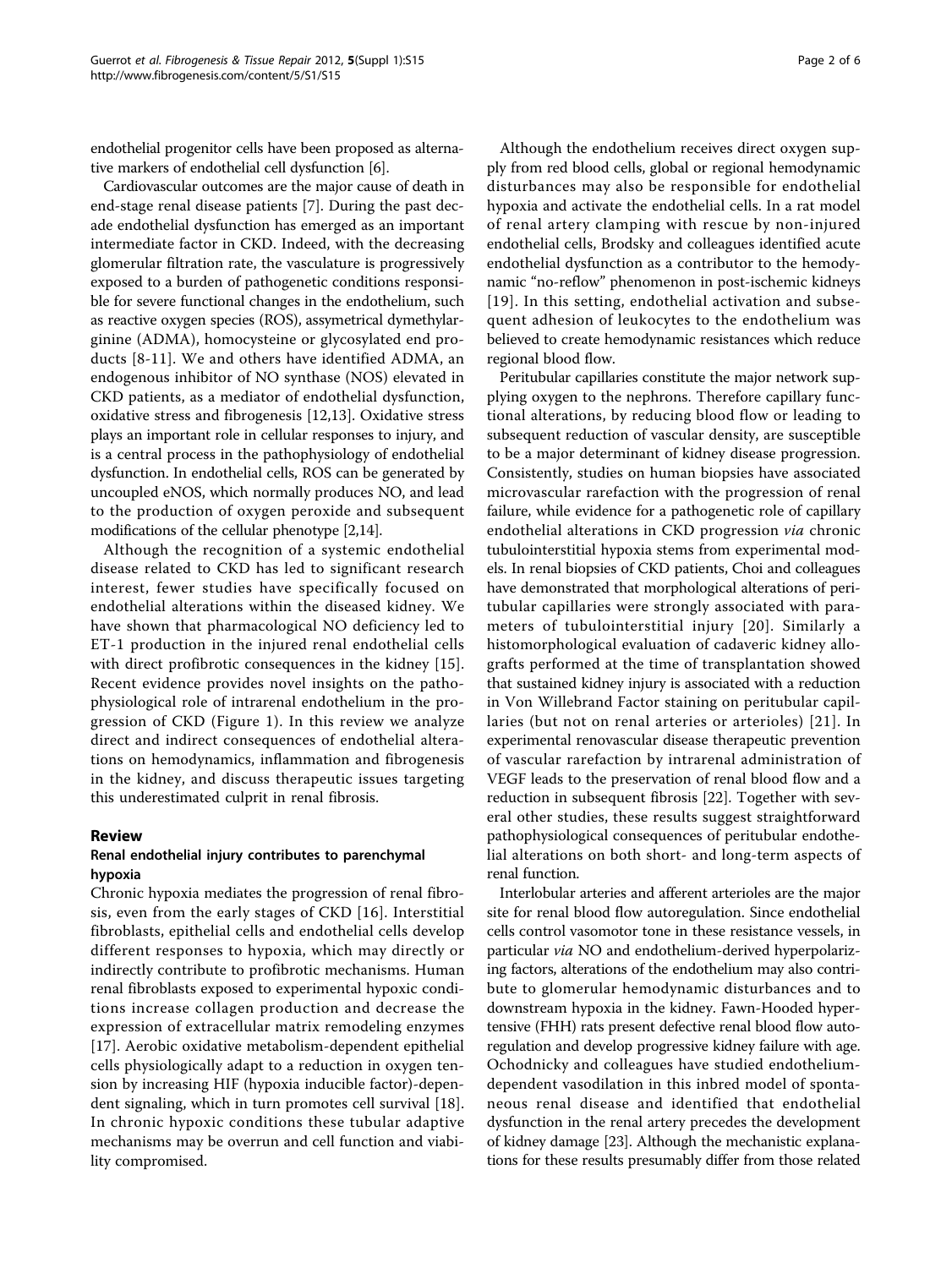<span id="page-2-0"></span>

to chronic peritubular endothelium injury, this study establishes that the integrity of preglomerular endothelium is required for renal vascular homeostasis.

Overall, current evidence underlines renal endothelial hypoxia as the actor of an important profibrotic vicious circle in CKD progression (Figure 1).

# Endothelial functional alterations promote tissue inflammation

Exaggerated inflammation has long been identified as a major player in acute and chronic renal diseases, including allograft rejection, glomerulonephritis, ischemia-reperfusion or cisplatin-induced nephropathy. The endothelium is at the interface between blood and circulating cells on the one hand, and tissue on the other hand. In physiological and pathological conditions, endothelial cells integrate mechanical stimuli related to local hemodynamics and cytokinic stimuli such as IFN-gamma, IL-1beta or TNFalpha. The latter cytokines are able to induce the expression of distinct patterns of adhesion molecules on the luminal surface, thereby promoting a site- and cell-specific recruitment of circulating leukocytes. Schematically leukocyte recruitment is a three-step process. Leukocytes first roll on the activated endothelium, via the interaction between selectins (E-selectin, P-selectin) and leukocyte surface antigens. Firm adhesion is then facilitated by the endothelial expression of ICAM-1 and VCAM-1, which also promote subsequent transmigration of the leukocytes into the tissue, together with PECAM/CD31.

In the kidney pathophysiological implications of endothelial selectins and adhesion molecules have been demonstrated in a large variety of clinical settings and experimental models. In an ischemic model of renal failure, P-selectin blockade with monoclonal antibodies improved renal function and the administration of fucoidan, an oligosaccharide which non-specifically inhibits P-selectin, increased renal blood flow [\[24\]](#page-5-0). Similarly, transgenic mice lacking basigin/CD147, a ligand for E-selectin, exhibited reduced kidney damage after ischemia-reperfusion as compared to control mice, indicating a critical role for E-selectin in neutrophil recruitment in this setting [\[25](#page-5-0)]. In rodents, the injection of allo-immune nephrotoxic serum induced the expression of endothelial selectins and leukocyte rolling in glomeruli and capillaries, an event that was significantly blunted by fucoidan in postcapillary venules [[26,27\]](#page-5-0).

By using anti-ICAM-1 monoclonal antibodies in rats and ICAM-1 transgenic mice, Kelly and colleagues have shown that this adhesion molecule plays an early and important pathogenetic role in renal ischemia-reperfusion, via neutrophil infiltration, with both functional and structural consequences on the kidney [\[28,29](#page-5-0)]. Adhesion of circulating cells to the endothelium of renal vessels may also contribute to potentially severe hemodynamic alterations, which can further aggravate tissue injury. Overall these studies underline the importance of endothelial activation in the genesis of local inflammation at early stages of inflammatory kidney diseases.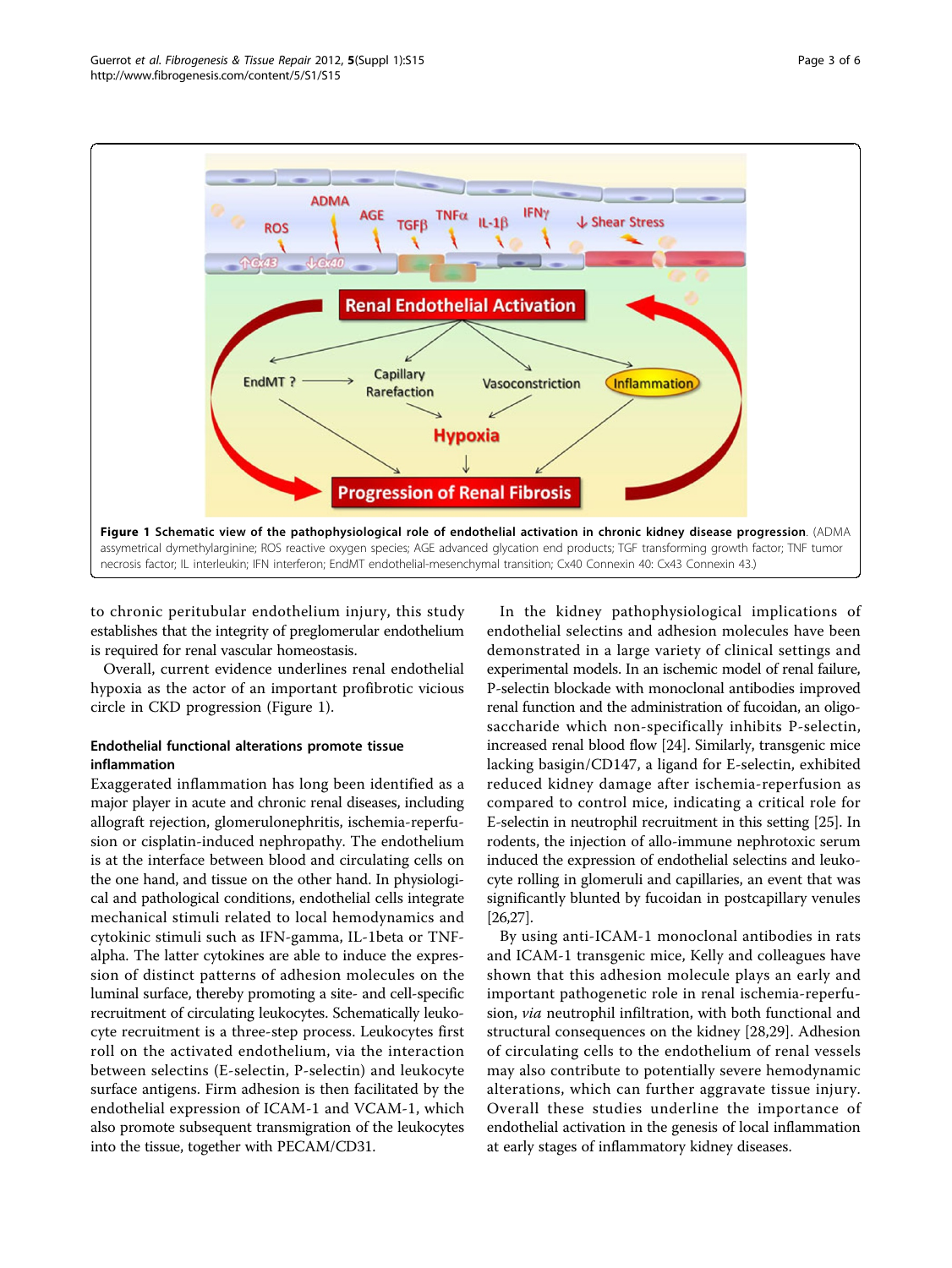Gap-junctional intercellular communication is essential in the coordination and integration of microvascular function by the endothelial cells in a very complex manner. Gap junctions are composed of intercellular channels formed by connexins (Cx), which allow the direct exchange of ions, small metabolites and other second messenger molecules between adjacent cells [\[30\]](#page-5-0). Each type of Cx-made channel has a unique inherent gating property, or permeability to various molecules. Therefore, Cx composition of gap junction channels appears to determine selectivity among second messengers [\[31\]](#page-5-0).

Alterations of the expression of endothelial Cx have been associated to the development of chronic and acute vascular inflammatory diseases [[32\]](#page-5-0). For example, a decrease in the expression of Cx40 has been reported in the endothelial layer covering atherosclerotic lesions in the aorta of hypercholesterolemic mice. Mice in which Cx40 was specifically deleted from the endothelium showed enhanced monocyte infiltration at the very early stages of the disease [\[33\]](#page-5-0). In contrast to Cx40, Cx43 expression seems to be upregulated in the dysfunctional endothelium and endothelium-specific deletion of Cx43 in mice greatly reduced the TNF- $\alpha$ -induced leukocyte adhesion and transmigration [\[34](#page-5-0)]. It has also been recently suggested that this Cx may serve as a conducting pathway by amplifying  $Ca^{2+}$ -signalling between endothelial cells to spread inflammatory signals within the lung capillary network [[35](#page-5-0)]. In addition,  $Cx43^{+/}$  mice were protected against chronic or acute inflammatory disease, as they displayed reduced inflammatory cell recruitment at the injured site [[32](#page-5-0)]. Interestingly, in accordance with the above mentioned studies, we recently observed a marked increase of the expression of Cx43 in the endothelium of peritubular and glomerular capillaries at the early stages of hypertension-induced renal disease in mice. The Cx43 expression pattern was paralleled closely by that of adhesion markers such as VCAM-1 and ICAM-1, known to play a major role in the recruitment of inflammatory cells [[36\]](#page-5-0). Although further work is required to clarify the implication of Cx in renal inflammation, the Cx hypothesis may be of interest in the recruitment of inflammatory cells in the kidney, as several studies showed an important role of these proteins in the inflammatory response.

# Endothelial-mesenchymal transition: a new player in renal fibrosis?

The origin of renal fibroblasts is an evolving and somewhat controversial issue [[37-39\]](#page-5-0). Acquisition of a mesenchymal-like phenotype by tubular epithelial cells, named epithelial-mesenchymal transition (EMT), has been largely studied in renal fibrosis over the past decade. More recently several research teams have suggested that endothelial cells may also acquire functional and structural characteristics of mesenchymal cells after tissue injury. This so-called endothelial-mesenchymal transition (EndMT) had previously been recognized in normal conditions, particularly during embryonic development of the heart. Increasing evidence now argues that EndMT may play an additional role in a variety of diseases, including in kidney injury [\[40\]](#page-5-0).

In vitro, endothelial cells of different origins can acquire a mesenchymal phenotype, spontaneously or after stimulation by TGF beta. In a model of cardiac overload in Tie2- Cre;ROSA-STOP-lacZ transgenic mice, the presence of markers usually expressed by myofibroblasts (FSP-1, alpha SMA) was partially co-localized with the endothelial fate tracer lacZ, suggesting the endothelial origin of heart myofibroblasts [[41\]](#page-5-0). Interestingly mice treated with human recombinant BMP-7 appeared to be protected against both EndMT and the development of cardiac fibrosis.

During the past 4 years, an EndMT-like process has also been evidenced in the kidney in several independent experimental models (unilateral ureteral obstruction, pharmacological inhibition of eNOS, streptozotocin-induced nephropathy, Col4a3-deficient mice) [\[42-44\]](#page-5-0). We have also evaluated the modifications of endothelial-cell phenotype during the progression of angiotensin II-induced nephropathy in Sprague Dawley rats, and observed a limited and focal co-expression of FSP1 with the endothelial marker RECA1, which suggests the presence of EndMT in peritubular renal capillaries in hypertensive nephropathy. Interestingly, features consistent with EndMT were observed at early stages of the renal disease, before the onset of significant proteinuria or fibrosis (Guerrot et al., unpublished data). Recently, Basile and collegues have analyzed the phenotypic alterations of endothelial cells after ischemia-reperfusion in Tie2-Cre;YFP transgenic mice [[45](#page-5-0)]. The results of this study suggested that the reduced density of endothelial cells following renal ischemia may be due, in part, to EndMT.

Together, these data identify EndMT as a novel aspect of endothelial dysfunction and show that EndMT may be associated with kidney disease. Furthermore, they suggest that endothelial cells which acquire mesenchymal characteristics may directly contribute to early pathogenetic mechanisms of fibrogenesis. However, owing to the heterogeneity of renal endothelial cells, further studies would be of major interest to better understand the relative importance, the molecular mechanisms and local consequences of EndMT, especially with respect to the different compartments of renal microvasculature.

# Targeting renal endothelial dysfunction as an innovative therapeutical approach in renal fibrosis

Since current evidence underlines the importance of endothelial alterations in CKD progression, the prevention of renal endothelial injury emerges as a promising treatment strategy in kidney diseases. Depending on the clinical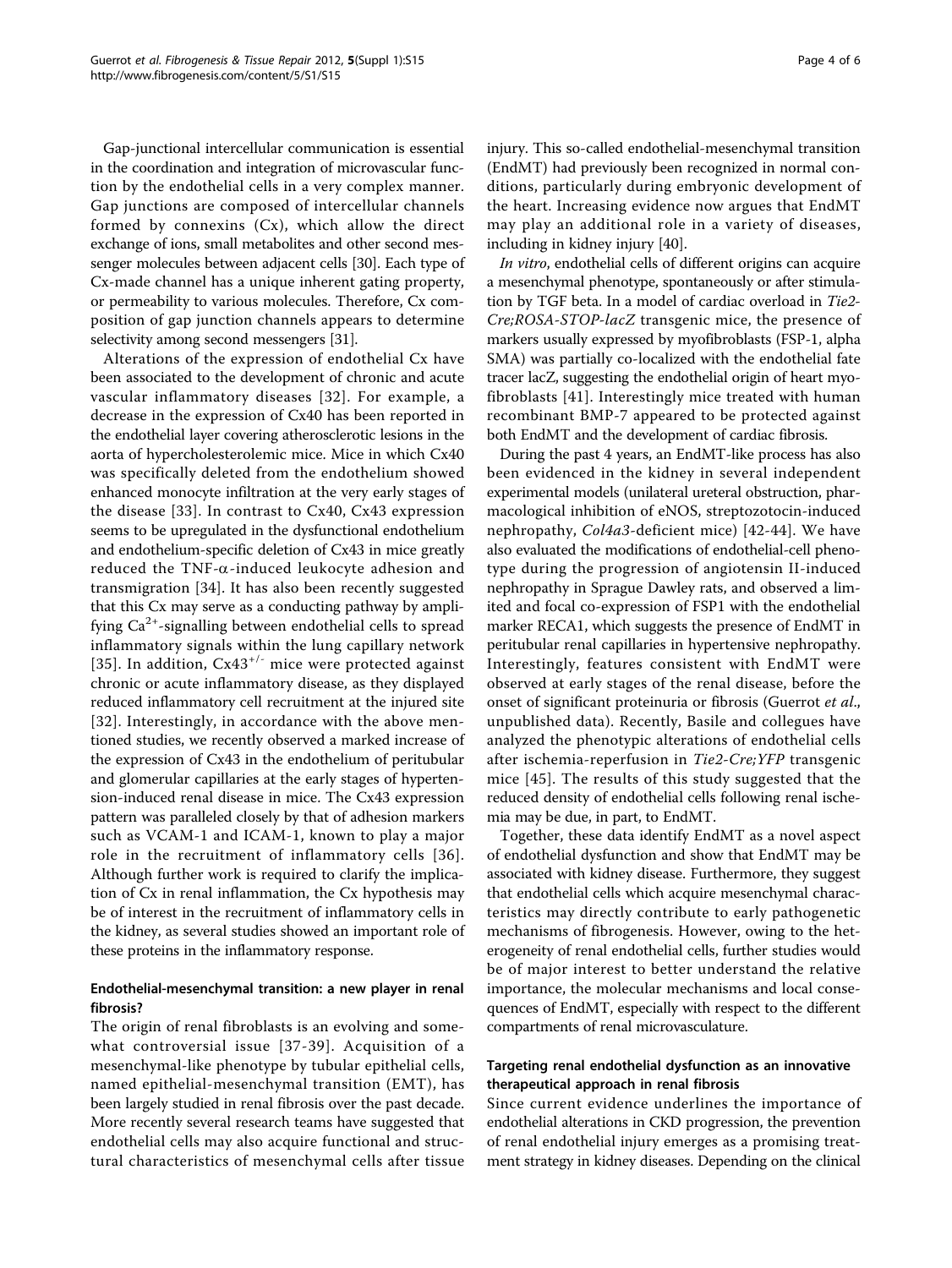<span id="page-4-0"></span>setting a reduction of endothelial dysfunction is susceptible to alleviate inflammation, hemodynamic disturbances, hypoxia and extracellular matrix synthesis. In renal experimental models, interesting studies have suggested beneficial effects of therapies based on selectin inhibitors, ET-1 antagonists or treatments increasing NO bioavailability [15[,46](#page-5-0)-[48](#page-5-0)]. These strategies all target distinct aspects of endothelial pathophysiology, thereby reducing specific consequences of renal endothelial functional alterations. In a different approach several teams have also shown promising results when promoting replacement of the injured endothelium, either by increasing resident endothelial cell proliferation, stimulating endogenous progenitor mobilization or directly injecting autologous endothelial progenitor cells into the kidney [\[49-51\]](#page-5-0).

An important characteristic of endothelial activation in kidney diseases is de novo expression of surface antigens. Importantly, critical modifications of the endothelial phenotype predominantly occur in the injured region. Therefore, specifically targeting the activated endothelial cells may allow selective delivering of drugs to the diseased vascular bed. This strategy has proven to be efficient in preliminary studies using liposomes conjugated to anti-Eselectin antibodies, to address dexamethasone in a model of allo-immune nephrotoxic serum-induced renal disease [[27,48\]](#page-5-0).

#### Conclusion

Endothelial dysfunction is a multifaceted disorder that plays a central role in complications related to kidney diseases. Beside the well established systemic endothelial dysfunction associated with CKD, recent evidence highlights direct implications of renal endothelial activation in fibrogenesis. Together these data suggest that the altered renal endothelium may be a promising therapeutic target and prompt further studies to evaluate novel specific strategies for the treatment of CKD progression. Specifically, the possibility of targeted delivery based on endothelial alterations opens novel therapeutic avenues for the treatment of renal diseases. Future research directions may also include inhibition of EndMT, preservation of endothelium-derived hyperpolarizing factors, pharmacological maintenance of eNOS activation in altered shear stress conditions, and silencing of endothelial proinflammatory genes.

#### Acknowledgements

This article has been published as part of Fibrogenesis & Tissue Repair Volume 5 Supplement 1, 2012: Proceedings of Fibroproliferative disorders: from biochemical analysis to targeted therapies. The full contents of the supplement are available online at [http://www.fibrogenesis.com/](http://www.fibrogenesis.com/supplements/5/S1) [supplements/5/S1.](http://www.fibrogenesis.com/supplements/5/S1)

#### Author details

<sup>1</sup>INSERM U702, Tenon Hospital, Paris, France. <sup>2</sup>Université Pierre et Marie Curie, Paris, France. <sup>3</sup>Service de Néphrologie, CHU Hôpitaux de Rouen, Rouen, France.

#### Authors' contributions

DG drafted the manuscript. JCD, JJB, CEC and CC helped to draft the manuscript. DG and CC revised the manuscript. All authors read and approved the final manuscript.

#### Competing interests

The authors declare no conflict of interest regarding the issues addressed in this review.

#### Published: 6 June 2012

#### References

- 1. Félétou M, Vanhoutte PM: Endothelial dysfunction: a multifaceted disorder (The Wiggers Award Lecture). Am J Physiol Heart Circ Physiol 2006, 291:H985-1002.
- 2. Deanfield JE, Halcox JP, Rabelink TJ: Endothelial function and dysfunction: testing and clinical relevance. Circulation 2007, 115:1285-1295.
- 3. Joannides R, Haefeli WE, Linder L, et al: Nitric oxide is responsible for flow-dependent dilatation of human peripheral conduit arteries in vivo. Circulation 1995, 91:1314-1319.
- 4. Thuillez C, Richard V: Targeting endothelial dysfunction in hypertensive subjects. J Hum Hypertens 2005, , 19 Suppl 1: S21-25.
- 5. Constans J, Conri C: Circulating markers of endothelial function in cardiovascular disease: Clin Chim Acta. Netherlands 2006, 33-47.
- 6. Rabelink TJ, de Boer HC, van Zonneveld AJ: Endothelial activation and circulating markers of endothelial activation in kidney disease. Nat Rev Nephrol 2010, 6:404-414.
- 7. Go AS, Chertow GM, Fan D, McCulloch CE, Hsu CY: Chronic kidney disease and the risks of death, cardiovascular events, and hospitalization. N Engl J Med 2004, 351:1296-1305.
- 8. Zoccali C: Endothelial dysfunction in CKD: a new player in town? Nephrol Dial Transplant 2008.
- 9. Kaysen GA, Eiserich JP: The role of oxidative stress-altered lipoprotein structure and function and microinflammation on cardiovascular risk in patients with minor renal dysfunction. J Am Soc Nephrol 2004, 15:538-548.
- 10. Cooke JP: Asymmetrical dimethylarginine: the Uber marker? Circulation 2004, 109:1813-1818.
- 11. Stam F, van Guldener C, Schalkwijk CG, ter Wee PM, Donker AJ, Stehouwer CD: Impaired renal function is associated with markers of endothelial dysfunction and increased inflammatory activity. Nephrol Dial Transplant 2003, 18:892-898.
- 12. Mihout F, Shweke N, Bige N, et al: Asymmetric dimethylarginine (ADMA) induces chronic kidney disease through a mechanism involving collagen and TGF-beta1 synthesis. J Pathol 2011, 223:37-45.
- 13. Fliser D, Kronenberg F, Kielstein JT, et al: Asymmetric dimethylarginine and progression of chronic kidney disease: the mild to moderate kidney disease study. J Am Soc Nephrol 2005, 16:2456-2461.
- 14. Bedard K, Krause KH: The NOX family of ROS-generating NADPH oxidases: physiology and pathophysiology. Physiol Rev 2007, 87:245-313.
- 15. Tharaux PL, Chatziantoniou C, Casellas D, Fouassier L, Ardaillou R, Dussaule JC: Vascular endothelin-1 gene expression and synthesis and effect on renal type I collagen synthesis and nephroangiosclerosis during nitric oxide synthase inhibition in rats. Circulation 1999, 99:2185-2191.
- 16. Mimura I, Nangaku M: The suffocating kidney: tubulointerstitial hypoxia in end-stage renal disease. Nat Rev Nephrol 2010, 6:667-678.
- Norman JT, Clark IM, Garcia PL: Hypoxia promotes fibrogenesis in human renal fibroblasts. Kidney Int 2000, 58:2351-2366.
- 18. Leonard MO, Cottell DC, Godson C, Brady HR, Taylor CT: The role of HIF-1 alpha in transcriptional regulation of the proximal tubular epithelial cell response to hypoxia. J Biol Chem 2003, 278:40296-40304.
- 19. Brodsky SV, Yamamoto T, Tada T, et al: Endothelial dysfunction in ischemic acute renal failure: rescue by transplanted endothelial cells. Am J Physiol Renal Physiol 2002, 282:F1140-1149.
- 20. Choi YJ, Chakraborty S, Nguyen V, et al: Peritubular capillary loss is associated with chronic tubulointerstitial injury in human kidney: altered expression of vascular endothelial growth factor. Hum Pathol 2000, 31:1491-1497.
- 21. Kwon O, Hong SM, Sutton TA, Temm CJ: Preservation of peritubular capillary endothelial integrity and increasing pericytes may be critical to